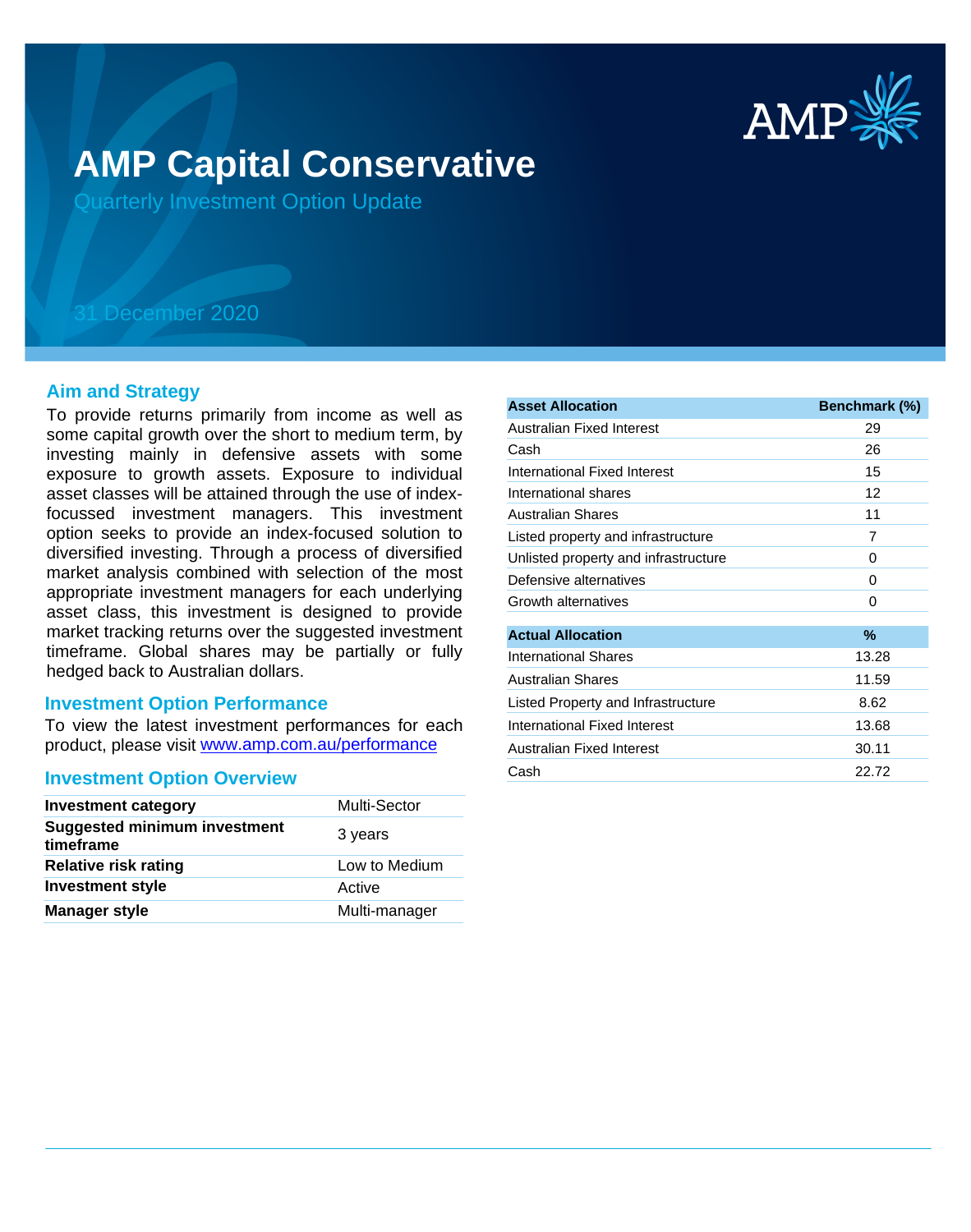### **Fund Performance**

The Option delivered a strong positive return over the December quarter, continuing its impressive rebound since its lows in March, to finish the year on an encouraging note. As has been the case since March, the momentum of growth assets continued to be the key driver of the strong performance. Over the quarter, the Option outperformed the benchmark (before fees) and remains ahead of peer median performance across most key timeframes.

In fixed income markets, government bonds were largely flat as interest rates were range bound, while credit markets rallied, consistent with the 'risk-on' tone. The Option benefited from underlying managers who gained timely exposure to the credit market as spreads tightened. This was particularly beneficial given the Option's sizeable allocation to yield-sensitive assets, boosting overall relative return. Performance within the alternatives and unlisted asset classes were mixed, positively contributing overall.

Geopolitics, stimulus relief and COVID-19 news dominated share markets. In the US, political uncertainty was quelled as Joe Biden was confirmed by the electoral college as the President Elect of the United States of America. Additionally, the signing of the economic stimulus relief bill, the CARES Act, provided further reprieve and economic support. Despite a worrying increase in COVID-19 cases in the northern hemisphere, the announcement of three effective vaccines improved investor sentiment to extend the post-US election rally into the year-end. Overall, the S&P/ASX 200 index ended the quarter up 13.7% and the MSCI World ex Australia index closed up 12.7% (in local currency terms). Cyclical segments of the market and small-cap stocks were among the key winners. However, the Option slightly underperformed across both Australian, developed international and emerging market shares due to an overweight in exposure to quality, growth and momentum securities in a period where value (cyclicals) outperformed.

Looking ahead, we remain cautiously optimistic for 2021. We believe the factors that benefitted markets in 2020, including: (i) easy monetary policy; (ii) fiscal stimulus; (iii) rollout of vaccines; and (iv) the resolution of many geopolitical concerns, are likely to continue in the new year. However, the sharp 'V-shaped' recovery has left markets somewhat susceptible to a correction. As such, holding an active, well-diversified exposure to both growth and defensive assets will continue to benefit the Option should volatility return. Consequently, our positioning has remained unchanged. We continue to target a broadly neutral allocation, including exposures to unlisted and alternative strategies, which act as important diversifiers to our listed securities. Furthermore, the Option's sizeable allocation to defensive assets should provide some protection should market sentiment deteriorate.

#### **Market Review**

December saw some closure and improved visibility on issues that had been weighing on the market for most of 2020. Despite further COVID-19 waves, breakouts and new strains, tangible plans for vaccine rollouts in 2021 showed an improved path to normalcy. In Europe, a Brexit deal was finally agreed and signed. All-in-all, the global environment imparted a more positive backdrop at the tail-end of the year which kept equity markets supported. However, many equity markets now look stretched and signs of excessive optimism have been reflected in IPOs often trading significantly above their launch valuations, with sketchy or sometimes zero profitability.

Ahead of the US presidential election global equities exhibited mixed performance as the initial acrimonious presidential debate impacted market certainty and support. After a protracted count, Democratic candidate Joe Biden won the election, although it took significant time for the Trump administration to tacitly accept defeat and agree to co-operate with a transition of power. Post the US election, global equity markets were buoyed by increased political certainty and positive news on several viable COVID-19 vaccines.

Global markets will be looking ahead to 2021 hoping than the impact of 2020 will be able to be reversed as soon as possible once vaccine programmes start to make their full effect felt.